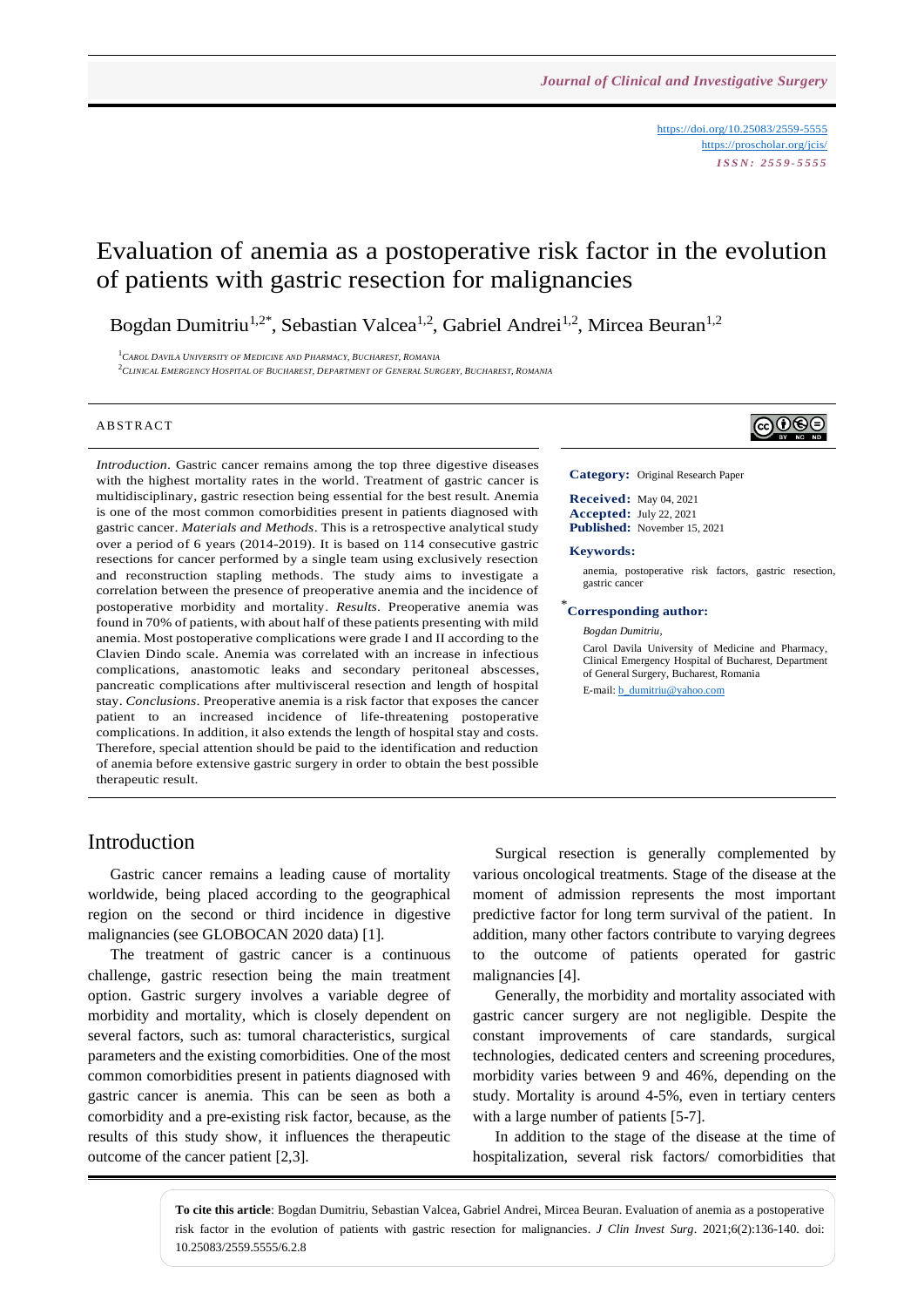patients may present have proven to be quite important in the evolution and long-term survival.

In this study, we aim to identify a possible correlation between hemoglobin levels in patients prior to surgery, the necessity of blood transfusion during hospitalization and the postoperative evolution in terms of complications in patients undergoing gastric resection for cancer.

#### Materials and Methods

This is a retrospective analytical study over a period of 6 years, between 2014 and 2019. It was conducted in the Surgical Clinic of the Emergency Hospital of Bucharest, including 114 patients. Inclusion criteria were represented by patients with a positive diagnosis of gastric cancer, who were operated consecutively by a single team. In addition, the resection and reconstruction procedures were performed exclusively mechanically using surgical staplers. All benign stomach pathologies were excluded from this study.

Most patients were electively hospitalized, but a small group of patients presented with acute upper gastrointestinal bleeding, with or without a prior diagnosis of gastric cancer.

Diagnosis of gastric cancer was done using upper digestive endoscopy with biopsies and histopathological examination. Preoperative staging was performed by computer tomography.

Different types of gastric resections were used, from limited gastrectomy and lymphadenectomy to total gastrectomy with en block resection of multiple organs. The reconstruction phase was performed depending on the resection performed and using the mechanical procedure.

Patients with neoplastic or posthemorrhagic anemia have been identified, and postoperative complications have been classified according to the Clavien Dindo scale.

In the postoperative period, patients were monitored using specific protocols, with daily clinical evaluation, monitoring of vital signs, complete blood tests, monitoring of drainage tubes and urine flow.

Statistical analysis was performed using IBM SPSS version 19 and Microsoft Excel using Fischer test, Student t-test and Pearson correlation.

#### Results

The typical profile of the patient included in the study is being represented by males, in the mid 60's from urban settings. Almost three quarters of the patients were males (73.6%) with a mean age of 66.5 years.

Gastric carcinoma was the most commonly type of tumor identified. Staging at the time of admission was high in most cases, stage III and IV being predominant (71%).

Total gastrectomy was the most used surgical procedure (65%), while the Roux-en-Y esojejunal

anastomosis was the most common method of digestive reconstruction performed. Other surgical procedures were also performed, such as distal gastrectomy (20%), limited wedge resections (10%) and proximal gastrectomy (5%) with Billroth I and II reconstructions or esogastric anastomosis.

At admission, about 70% of patients had a degree of anemia: 36.8% mild anemia, 21.9% moderate anemia and 10.5% severe anemia. The anemia was neoplastic (55%) or secondary to upper digestive bleeding (45%). The majority of patients which presented with upper digestive bleeding reported melena in their history. Furthermore, all patients with severe anemia presented weight loss in the past three months prior to admission.



**Figure 1**. Distribution of patients according to grade of anemia at admission

Postoperatively, we monitored parameters such as hemoglobin level, the need for transfusion, duration of hospitalization, general and specific postoperative complications that were classified according to the Clavien Dindo scale. Specific complications were represented mainly by anastomotic leakage, postoperative hemorrhaging from the stapling lines, peritoneal abscess and functional complications like delayed gastric emptying syndrome, dumping syndrome and anastomotic stricture.

The majority of postoperative complications were grade I and II (30%), grade III (23%), grade IV (6%). The mortality rate was 5.98%.

Apart from grade I and II complications, the infectious complications such as surgical site infection, catheter related urinary infections and pneumonia represented the majority cases.



**Figure 2**. Distribution of postoperative complications according to Clavien Dindo scale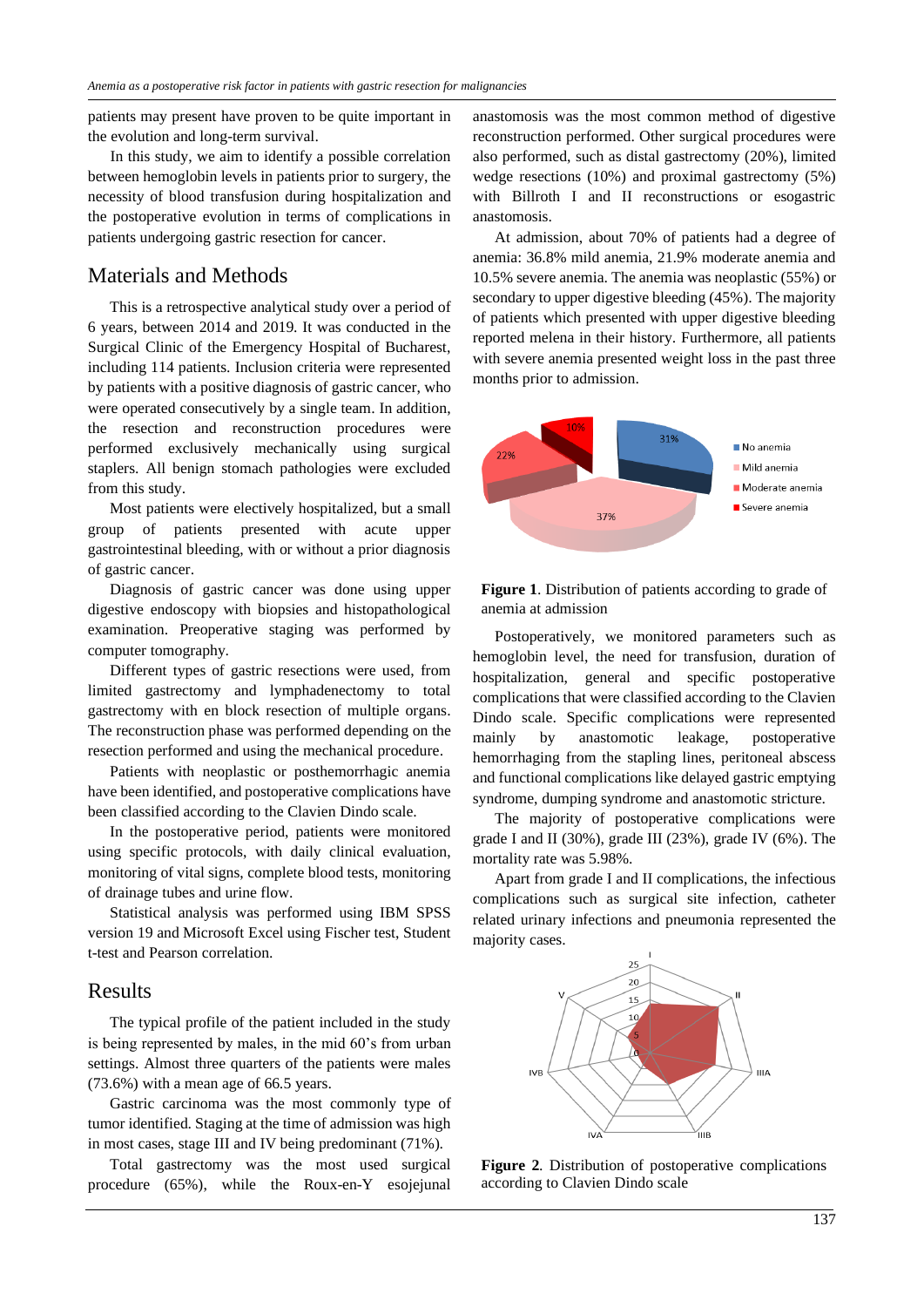Preoperative anemia was correlated with the postoperative results obtained. Patients with moderate and severe anemia (hemoglobin levels below 8 g/dl) were found to have an increased incidence of postoperative complications. Using statistical analysis (Pearson correlation), we found that anemic patients were more likely to develop both general and specific complications. Thus, patients with hemoglobin levels below 8 g/dl were 3 times more likely to develop anastomotic leakage and subsequently peritoneal abscess or even generalized peritonitis. The general incidence of anastomotic leak was approximately 7%. Six of the eight patients who developed anastomotic leakage were found to have moderate to severe anemia on admission.

Anemia has also been shown to be a risk factor for the development of infectious complications (r=0.3288, p=0.002). Of the 21 patients who developed surgical site infections, 15 (71.4%) had a degree of anemia.

Intraperitoneal infections (11%) were mainly caused by anastomotic leaks. In this subgroup, mortality was up to 20%. Four of the five patients who developed peritoneal abscess in the postoperative period were patients with anemia.

Patients with advanced local gastric cancer (stage III-B and C, with the invasion of the serosa and adjacent organs) required multivisceral en-bloc resection. In most of these cases, distal pancreatectomy and splenectomy were required. This group of patients had an increase in pancreatic complications, manifested as pancreatic leakage (4.2%) or acute postoperative pancreatitis (5.9%). These complications were responsible for secondary complications such as peritoneal abscess or multiple organ failure. Mortality in this subgroup was significant, up to 28.5%. Pancreatic complications have been found to be statistically associated with moderate to severe anemia  $(r=0.3168, p=0.004)$ .

The length of hospitalization and, subsequently, the costs were significantly higher for patients with anemia. The average hospitalization of patients without postoperative complications was 7 days. In comparison, patients with anemia who developed different types of complications had an average stay of 21 days. Consequently, there was a significant increase in the length of hospital stay and subsequently the cost in patients with anemia (p=0.045).

The mortality in the study group was  $5.98\%$  (n=7). Three of the seven patients who died (42.8%) had anemia at admission; however, no statistically significant correlation was found between anemia and mortality rates. Complications such as acute postoperative pancreatitis  $(p=0.001)$ , multiple organ failure  $(p<0.0001)$  and anastomotic leakage  $(p<0.0001)$  have been shown to be factors influencing mortality. Anemia has been shown to be present in most of these complications.

| <b>Table 1.</b> Correlations between anemia and different<br>complications |         |                          |
|----------------------------------------------------------------------------|---------|--------------------------|
| <b>Variable</b>                                                            | Pearson | Statistical significance |
| <b>Infectious</b><br>complications                                         | 0.3288  | 0.002                    |
| Surgical site<br>infections                                                | 0.2205  | 0.007                    |
| Pulmonary<br>infections                                                    | 0.4075  | 0.035                    |
| Anastomotic<br>leak                                                        | 0.3255  | 0.0001                   |
| Pancreatic<br>complications                                                | 0.3168  | 0.004                    |
| Multiple organ<br>dysfunction                                              | 0.6822  | < 0.0001                 |
| Length of<br>hospital stay                                                 | 0.4228  | 0.045                    |

#### Discussion

Gastric cancer still has a high rate of morbidity and mortality among digestive malignancies [8-11]. The curative treatment of this disease is primarily based on gastric resection with lymphadenectomy. Such surgical procedure is an extensive intervention that requires dedicated surgical teams, with centers that have adequate logistical infrastructure, and a multidisciplinary therapeutic approach. The surgical procedure has rates of morbidity and mortality that cannot be neglected. In addition, these rates are enhanced by various risk factors. Such risk factors can be corrected before the surgery in some cases to get better therapeutic results. One such risk factor is anemia, as suggested by several studies [12-14], especially when the hemoglobin levels is below 8 g/dl [15].

This is why we consider important to address gastric cancer in elective patients using two important instruments. The first is screening, which requires a national strategy to be implemented. The second important aspect is the identification of risk factors that can be modulated in the preoperative period. Anemia is easy to identify and should be corrected before surgery in elective patients [16,17].

Studies have shown that the relationship between anemia and an unfavorable prognosis could be linked to several factors. Some authors have suggested that a low hemoglobin level leads to tumor hypoxia which in turn causes resistance to therapy [15,16]. Others authors suggested that tumor hypoxia leads to transcription of hypoxia inducible factor (HIF-1), which facilitates tumor growth and aggressiveness [18]. This aggressiveness can be also explained through genetic changes and clonal selection in tumoral cells [19].

We consider that the preoperative treatment of anemia by increasing the hemoglobin level to at least 8 g/ dl is important in decreasing the rates of postoperative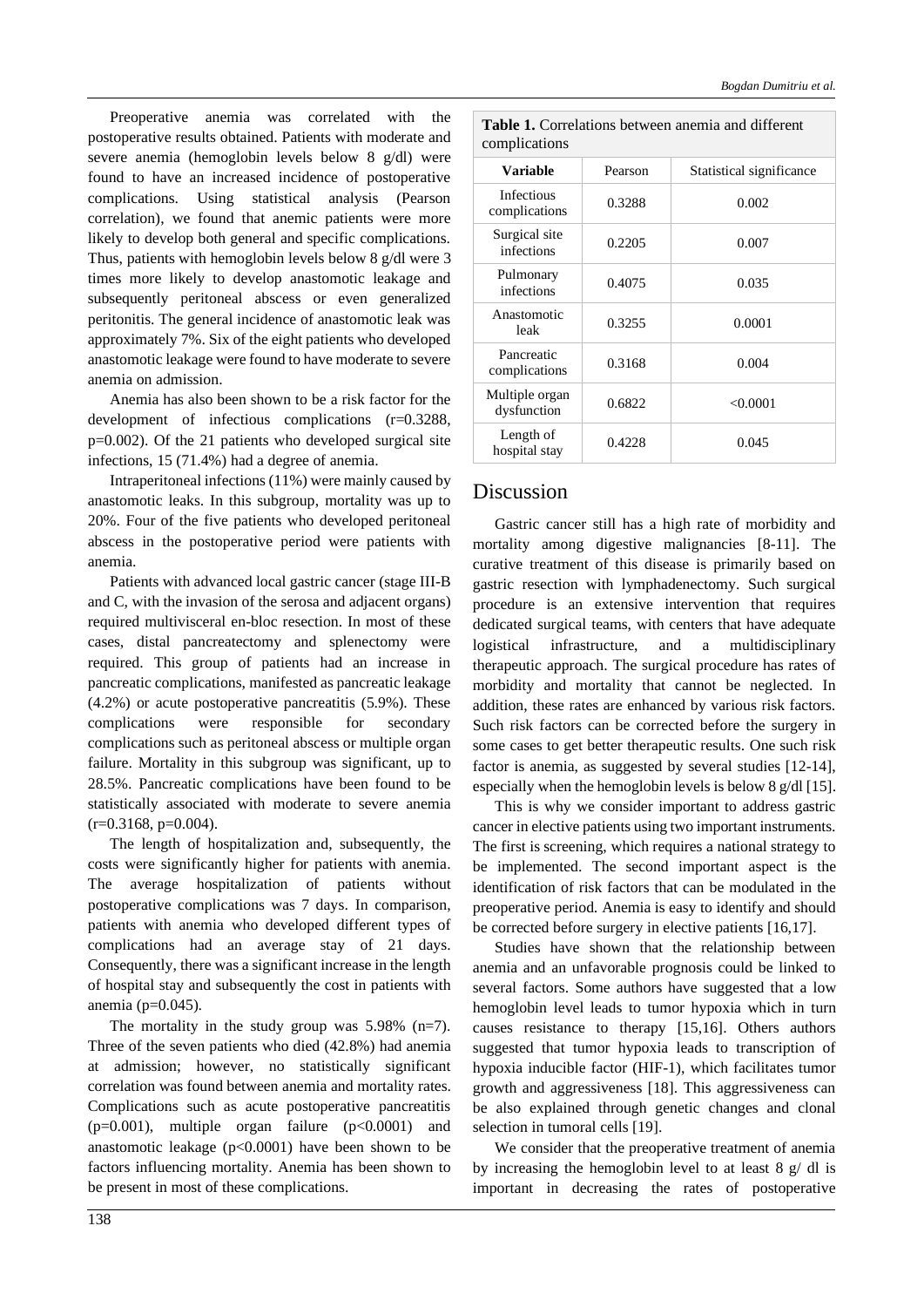morbidity. This can be achieved by implementing the Patient Blood Management into the cancer patient perioperative management protocol [20]. Through this protocol in the preoperative stage, the patient should be checked for the level of hemoglobin, ferritin levels, serum iron and total iron binding capacity. If surgery can be considered elective, a period of 2-3 weeks should be included in the management of anemia by administering iron to patients or even blood transfusions. In this way an important risk factor for the development of postoperative morbidity can be eliminated.

The selection of patients is quite important to obtain a better therapeutic result after gastric resection. Patients diagnosed with gastric cancer who are candidates for elective surgery should be better evaluated in the preoperative period, and should not be considered and treated as a surgical emergency.

Patient Blood Management protocols and ESPEN guidelines require that patients with certain risk factors be properly evaluated and optimized for surgery [20]. Identification of patients with anemia who are not surgical emergencies or who do not present hemodynamic instability are candidates for the correction of anemia with iron products in the preoperative period. In this way, better conditions can be created for the surgical procedure, better therapeutic results can be obtained for patients, and the need for blood transfusions can be minimized.

## **Conclusions**

Gastric resection remains the gold standard of treatment for oncological pathologies of the stomach. In order to create the best outcome for the patient, tertiary centers with dedicated multidisciplinary teams for treatment of such pathologies are preferred.

Advances in surgical technologies and better intensive care units play a decisive role in reducing possible risks (in terms of morbidity and mortality), thus ensuring the best possible outcomes. Screening programs are vital for the early diagnosis of gastric cancer, and for ensuring curative treatment with prolonged intervals without disease. In addition, we consider that identifying risk factors that can be corrected before surgery is just as important in optimizing the outcome.

Anemia is a complication and also a risk factor that was prevalent in our study group. It has been found to significantly influence morbidity rates, hospitalization and costs. Infectious complications, anastomotic leak and pancreatic complications in multivisceral resections were significantly higher in patients who had anemia prior to surgery. If surgery is considered elective, anemia should be corrected and increased to at least 8 g / dl.

The approach to gastric cancer needs to be staggered. Identifying potential risk factors and correcting them, if possible, in the preoperative stage is important for lowering

morbidity and mortality rates. In this way, the chances of a better therapeutic result are maximized.

## Conflict of interest disclosure

There are no known conflicts of interest in the publication of this article. The manuscript was read and approved by all authors.

## Compliance with ethical standards

Any aspect of the work covered in this manuscript has been conducted with the ethical approval of all relevant bodies and that such approvals are acknowledged within the manuscript.

## References

- 1. Sung H, Ferlay J, Siegel RL, Laversanne M, Soerjomataram I, Jemal A, Bray F. Global Cancer Statistics 2020: GLOBOCAN Estimates of Incidence and Mortality Worldwide for 36 Cancers in 185 Countries. *CA Cancer J Clin*. 2021 May;71(3):209- 249. doi: 10.3322/caac.21660
- 2. Liu JY, Peng CW, Yang XJ, Huang CQ, Li Y. The prognosis role of AJCC/UICC 8th edition staging system in gastric cancer, a retrospective analysis. *Am J Transl Res*. 2018 Jan 15;10(1):292-303.
- 3. Maehara Y, Orita H, Okuyama T, Moriguchi S, Tsujitani S, Korenaga D, Sugimachi K. Predictors of lymph node metastasis in early gastric cancer. *Br J Surg*. 1992;79(3):245-7. doi: 10.1002/bjs.1800790320
- 4. Bartlett EK, Roses RE, Kelz RR, Drebin JA, Fraker DL, Karakousis GC. Morbidity and mortality after total gastrectomy for gastric malignancy using the American College of Surgeons National Surgical Quality Improvement Program database. *Surgery*. 2014 Aug;156(2):298-304. doi: 10.1016/j.surg.2014.03.022
- 5. Martin AN, Das D, Turrentine FE, Bauer TW, Adams RB, Zaydfudim VM. Morbidity and Mortality After Gastrectomy: Identification of Modifiable Risk Factors. *J Gastrointest Surg*. 2016 Sep;20(9):1554-64. doi: 10.1007/s11605-016-3195-y
- 6. Wang S, Xu L, Wang Q, Li J, Bai B, Li Z, Wu X, Yu P, Li X, Yin J. Postoperative complications and prognosis after radical gastrectomy for gastric cancer: a systematic review and meta-analysis of observational studies. *World J Surg Oncol*. 2019 Mar 18;17(1):52. doi: 10.1186/s12957-019-1593-9
- 7. Papenfuss WA, Kukar M, Oxenberg J, Attwood K, Nurkin S, Malhotra U, Wilkinson NW. Morbidity and mortality associated with gastrectomy for gastric cancer. *Ann Surg Oncol*. 2014 Sep;21(9):3008-14. doi: 10.1245/s10434-014-3664-z
- 8. Jee YS, Hwang SH, Rao J, Park DJ, Kim HH, Lee HJ, Yang HK, Lee KU. Safety of extended endoscopic